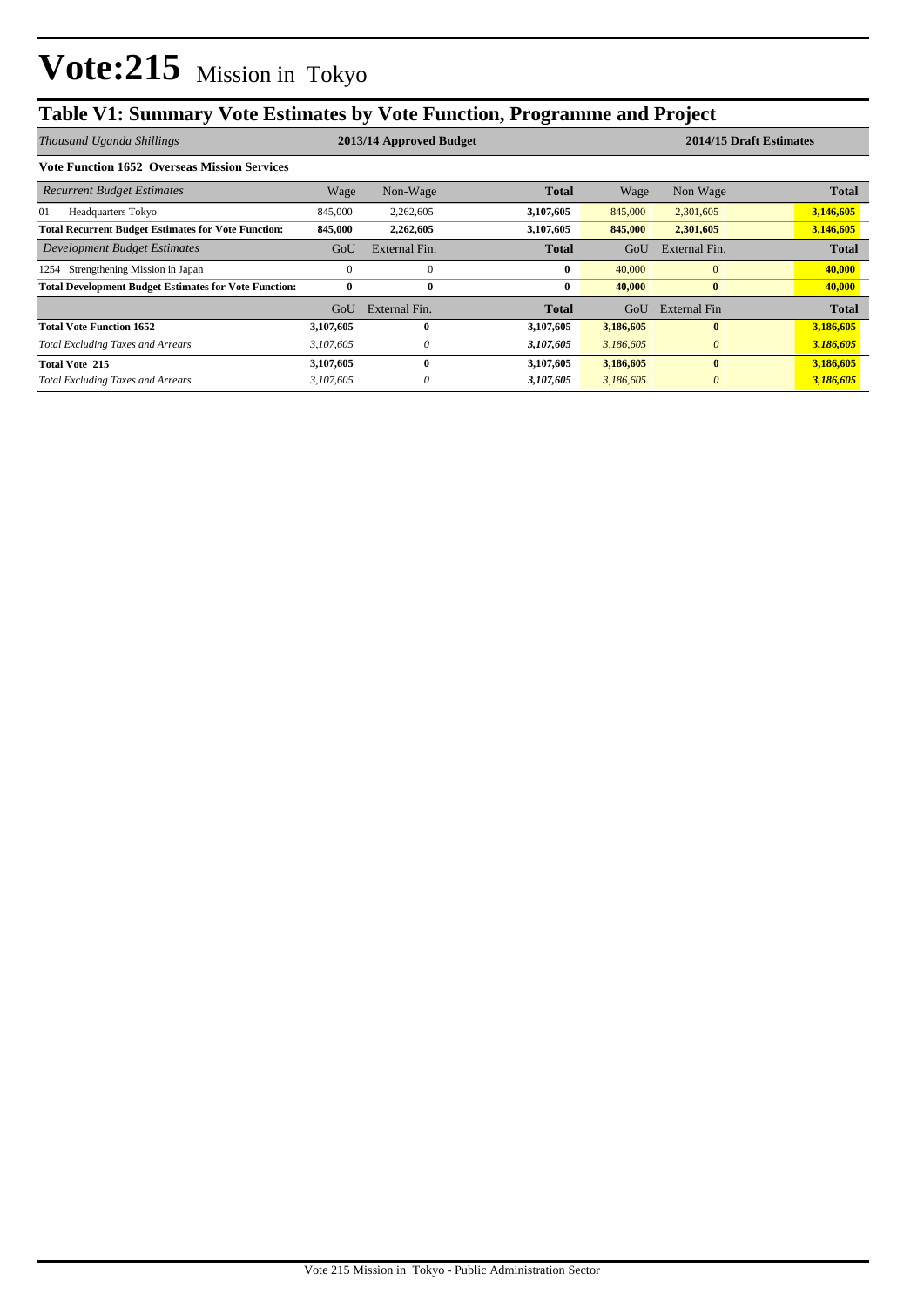# **Vote:215** Mission in Tokyo

### **Table V2: Summary Vote Estimates by Item**

| Thousand Uganda Shillings                                | 2013/14 Approved Budget |                  |           | 2014/15 Draft Estimates |                       |              |
|----------------------------------------------------------|-------------------------|------------------|-----------|-------------------------|-----------------------|--------------|
|                                                          | GoU                     | External Fin.    | Total     |                         | GoU External Fin.     | <b>Total</b> |
| <b>Employees, Goods and Services (Outputs Provided)</b>  | 3,107,605               | 0                | 3,107,605 | 3,146,605               | $\boldsymbol{\theta}$ | 3,146,605    |
| 211103 Allowances                                        | 859,724                 | $\mathbf{0}$     | 859,724   | 898,724                 | $\overline{0}$        | 898,724      |
| 211105 Missions staff salaries                           | 845,000                 | $\boldsymbol{0}$ | 845,000   | 845,000                 | $\overline{0}$        | 845,000      |
| 213001 Medical expenses (To employees)                   | 160,881                 | $\mathbf{0}$     | 160,881   | 160,881                 | $\overline{0}$        | 160,881      |
| 221001 Advertising and Public Relations                  | 16,800                  | $\mathbf{0}$     | 16,800    | 16,800                  | $\overline{0}$        | 16,800       |
| 221003 Staff Training                                    | 14,800                  | $\mathbf{0}$     | 14,800    | 14,800                  | $\overline{0}$        | 14,800       |
| 221005 Hire of Venue (chairs, projector, etc)            | 4,000                   | $\mathbf{0}$     | 4,000     | 4,000                   | $\overline{0}$        | 4,000        |
| 221007 Books, Periodicals & Newspapers                   | 6,000                   | $\mathbf{0}$     | 6,000     | 6,000                   | $\overline{0}$        | 6,000        |
| 221008 Computer supplies and Information Technology (IT) | 10,000                  | $\mathbf{0}$     | 10,000    | 10,000                  | $\overline{0}$        | 10,000       |
| 221009 Welfare and Entertainment                         | 20,600                  | $\mathbf{0}$     | 20,600    | 20,600                  | $\overline{0}$        | 20,600       |
| 221011 Printing, Stationery, Photocopying and Binding    | 24,600                  | $\mathbf{0}$     | 24,600    | 24,600                  | $\overline{0}$        | 24,600       |
| 221012 Small Office Equipment                            | 3,000                   | $\mathbf{0}$     | 3,000     | 3,000                   | $\overline{0}$        | 3,000        |
| 221014 Bank Charges and other Bank related costs         | 3,833                   | $\mathbf{0}$     | 3,833     | 3,833                   | $\overline{0}$        | 3,833        |
| 222001 Telecommunications                                | 36,000                  | $\boldsymbol{0}$ | 36,000    | 36,000                  | $\overline{0}$        | 36,000       |
| 222002 Postage and Courier                               | 13,000                  | $\boldsymbol{0}$ | 13,000    | 13,000                  | $\overline{0}$        | 13,000       |
| 222003 Information and communications technology (ICT)   | 5,000                   | $\boldsymbol{0}$ | 5,000     | 5,000                   | $\overline{0}$        | 5,000        |
| 223001 Property Expenses                                 | 12,027                  | $\mathbf{0}$     | 12,027    | 12,027                  | $\overline{0}$        | 12,027       |
| 223003 Rent – (Produced Assets) to private entities      | 828,707                 | $\boldsymbol{0}$ | 828,707   | 828,707                 | $\bf{0}$              | 828,707      |
| 223004 Guard and Security services                       | 18,352                  | $\boldsymbol{0}$ | 18,352    | 18,352                  | $\overline{0}$        | 18,352       |
| 223005 Electricity                                       | 26,000                  | $\boldsymbol{0}$ | 26,000    | 26,000                  | $\bf{0}$              | 26,000       |
| 223006 Water                                             | 4,593                   | $\boldsymbol{0}$ | 4,593     | 4,593                   | $\bf{0}$              | 4,593        |
| 223007 Other Utilities- (fuel, gas, firewood, charcoal)  | 6,889                   | $\mathbf{0}$     | 6,889     | 6,889                   | $\overline{0}$        | 6,889        |
| 226001 Insurances                                        | 20,200                  | $\mathbf{0}$     | 20,200    | 20,200                  | $\overline{0}$        | 20,200       |
| 227001 Travel inland                                     | 36,000                  | $\mathbf{0}$     | 36,000    | 36,000                  | $\overline{0}$        | 36,000       |
| 227002 Travel abroad                                     | 66,800                  | $\mathbf{0}$     | 66,800    | 66,800                  | $\overline{0}$        | 66,800       |
| 227004 Fuel. Lubricants and Oils                         | 21,000                  | $\mathbf{0}$     | 21,000    | 21,000                  | $\overline{0}$        | 21,000       |
| 228002 Maintenance - Vehicles                            | 30,000                  | $\mathbf{0}$     | 30,000    | 30,000                  | $\overline{0}$        | 30,000       |
| 228003 Maintenance - Machinery, Equipment & Furniture    | 7,000                   | $\mathbf{0}$     | 7,000     | 7,000                   | $\overline{0}$        | 7,000        |
| 228004 Maintenance - Other                               | 6,799                   | $\boldsymbol{0}$ | 6,799     | 6,799                   | $\overline{0}$        | 6,799        |
| <b>Investment</b> (Capital Purchases)                    | $\theta$                | 0                | 0         | 40,000                  | $\theta$              | 40,000       |
| 231006 Furniture and fittings (Depreciation)             | $\mathbf{0}$            | $\boldsymbol{0}$ | $\bf{0}$  | 40,000                  | $\mathbf{0}$          | 40,000       |
| <b>Grand Total Vote 215</b>                              | 3,107,605               | $\bf{0}$         | 3,107,605 | 3,186,605               | $\bf{0}$              | 3,186,605    |
| <b>Total Excluding Taxes and Arrears</b>                 | 3,107,605               | 0                | 3,107,605 | 3,186,605               | $\theta$              | 3,186,605    |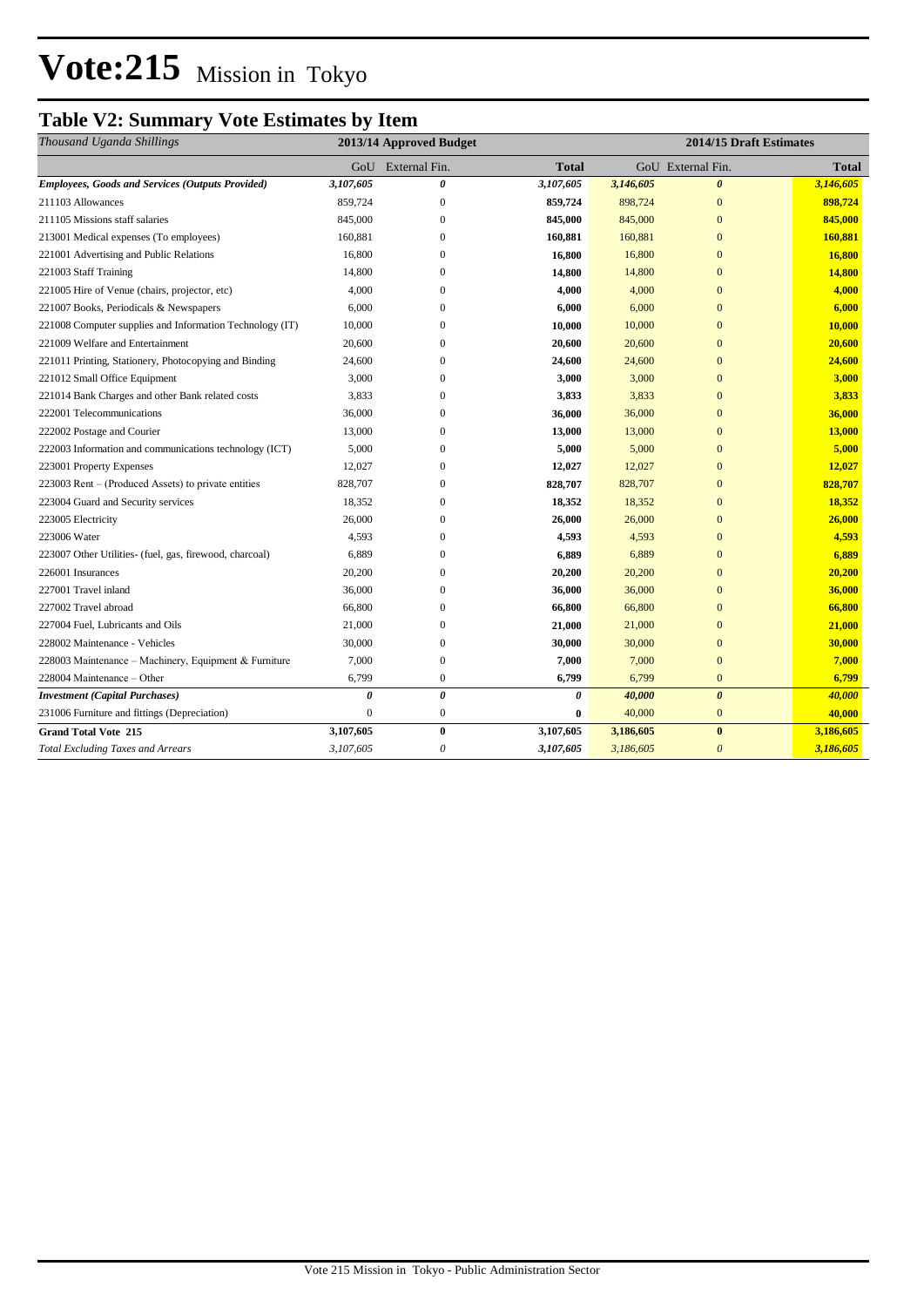# **Vote:215** Mission in Tokyo

## **Table V3: Detailed Estimates by Vote Function, Cost Centre, Output and Item**

### *Vote Function 1652 Overseas Mission Services*

#### *Recurrent Budget Estimates*

#### **Programme 01 Headquarters Tokyo**

| Thousand Uganda Shillings                                            |                  | 2013/14 Approved Budget |              | 2014/15 Draft Estimates |                  |              |
|----------------------------------------------------------------------|------------------|-------------------------|--------------|-------------------------|------------------|--------------|
| <b>Outputs Provided</b>                                              | Wage             | Non-Wage                | <b>Total</b> | Wage                    | Non Wage         | <b>Total</b> |
| <b>Output:165201 Cooperation frameworks</b>                          |                  |                         |              |                         |                  |              |
| 211103 Allowances                                                    | $\boldsymbol{0}$ | 422,000                 | 422,000      | $\mathbf{0}$            | 461,000          | 461,000      |
| 211105 Missions staff salaries                                       | 845,000          | $\mathbf{0}$            | 845,000      | 845,000                 | $\boldsymbol{0}$ | 845,000      |
| 213001 Medical expenses (To employees)                               | $\boldsymbol{0}$ | 85,000                  | 85,000       | $\mathbf{0}$            | 85,000           | 85,000       |
| 221001 Advertising and Public Relations                              | $\boldsymbol{0}$ | 8,800                   | 8,800        | $\mathbf{0}$            | 8,800            | 8,800        |
| 221003 Staff Training                                                | $\boldsymbol{0}$ | 14,800                  | 14,800       | $\mathbf{0}$            | 14,800           | 14,800       |
| 221005 Hire of Venue (chairs, projector, etc)                        | $\boldsymbol{0}$ | 4,000                   | 4,000        | $\mathbf{0}$            | 4,000            | 4,000        |
| 221007 Books, Periodicals & Newspapers                               | $\boldsymbol{0}$ | 6,000                   | 6,000        | $\mathbf{0}$            | 6,000            | 6,000        |
| 221008 Computer supplies and Information Tec                         | $\boldsymbol{0}$ | 10,000                  | 10,000       | $\mathbf{0}$            | 10,000           | 10,000       |
| 221009 Welfare and Entertainment                                     | $\boldsymbol{0}$ | 20,600                  | 20,600       | $\mathbf{0}$            | 20,600           | 20,600       |
| 221011 Printing, Stationery, Photocopying and                        | $\boldsymbol{0}$ | 24,600                  | 24,600       | $\mathbf{0}$            | 24,600           | 24,600       |
| 221012 Small Office Equipment                                        | $\boldsymbol{0}$ | 3,000                   | 3,000        | $\mathbf{0}$            | 3,000            | 3,000        |
| 221014 Bank Charges and other Bank related c                         | $\boldsymbol{0}$ | 3,833                   | 3,833        | $\mathbf{0}$            | 3,833            | 3,833        |
| 222001 Telecommunications                                            | $\boldsymbol{0}$ | 36,000                  | 36,000       | $\mathbf{0}$            | 36,000           | 36,000       |
| 222002 Postage and Courier                                           | $\boldsymbol{0}$ | 13,000                  | 13,000       | $\mathbf{0}$            | 13,000           | 13,000       |
| 222003 Information and communications techn                          | $\boldsymbol{0}$ | 5,000                   | 5,000        | $\mathbf{0}$            | 5,000            | 5,000        |
| 223001 Property Expenses                                             | $\boldsymbol{0}$ | 8,200                   | 8,200        | $\mathbf{0}$            | 8,200            | 8,200        |
| 223003 Rent – (Produced Assets) to private enti                      | $\boldsymbol{0}$ | 94,534                  | 94,534       | $\mathbf{0}$            | 94,534           | 94,534       |
| 223004 Guard and Security services                                   | $\boldsymbol{0}$ | 18,352                  | 18,352       | $\mathbf{0}$            | 18,352           | 18,352       |
| 223005 Electricity                                                   | $\boldsymbol{0}$ | 26,000                  | 26,000       | $\mathbf{0}$            | 26,000           | 26,000       |
| 223006 Water                                                         | $\boldsymbol{0}$ | 4,593                   | 4,593        | $\mathbf{0}$            | 4,593            | 4,593        |
| 223007 Other Utilities- (fuel, gas, firewood, cha                    | $\boldsymbol{0}$ | 6,889                   | 6,889        | $\mathbf{0}$            | 6,889            | 6,889        |
| 226001 Insurances                                                    | $\boldsymbol{0}$ | 20,200                  | 20,200       | $\mathbf{0}$            | 20,200           | 20,200       |
| 227001 Travel inland                                                 | $\boldsymbol{0}$ | 36,000                  | 36,000       | $\mathbf{0}$            | 36,000           | 36,000       |
| 227002 Travel abroad                                                 | $\boldsymbol{0}$ | 66,800                  | 66,800       | $\mathbf{0}$            | 66,800           | 66,800       |
| 227004 Fuel, Lubricants and Oils                                     | $\boldsymbol{0}$ | 21,000                  | 21,000       | $\mathbf{0}$            | 21,000           | 21,000       |
| 228002 Maintenance - Vehicles                                        | $\boldsymbol{0}$ | 30,000                  | 30,000       | $\mathbf{0}$            | 30,000           | 30,000       |
| 228003 Maintenance - Machinery, Equipment                            | $\boldsymbol{0}$ | 7,000                   | 7,000        | $\mathbf{0}$            | 7,000            | 7,000        |
| 228004 Maintenance – Other                                           | $\boldsymbol{0}$ | 6,799                   | 6,799        | $\mathbf{0}$            | 6,799            | 6,799        |
| Total Cost of Output 165201:                                         | 845,000          | 1,003,000               | 1,848,000    | 845,000                 | 1,042,000        | 1,887,000    |
| Output:165202 Consulars services                                     |                  |                         |              |                         |                  |              |
| 211103 Allowances                                                    | $\boldsymbol{0}$ | 227,000                 | 227,000      | $\boldsymbol{0}$        | 227,000          | 227,000      |
| 223001 Property Expenses                                             | $\boldsymbol{0}$ | 3,827                   | 3,827        | $\mathbf{0}$            | 3,827            | 3,827        |
| 223003 Rent – (Produced Assets) to private enti                      | $\boldsymbol{0}$ | 619,173                 | 619,173      | $\mathbf{0}$            | 619,173          | 619,173      |
| Total Cost of Output 165202:                                         | 0                | 850,000                 | 850,000      | $\boldsymbol{\theta}$   | 850,000          | 850,000      |
| Output:165204 Promotion of trade, tourism, education, and investment |                  |                         |              |                         |                  |              |
| 211103 Allowances                                                    | $\mathbf{0}$     | 210,724                 | 210,724      | $\mathbf{0}$            | 210,724          | 210,724      |
| 213001 Medical expenses (To employees)                               | $\boldsymbol{0}$ | 75,881                  | 75,881       | $\boldsymbol{0}$        | 75,881           | 75,881       |
| 221001 Advertising and Public Relations                              | $\boldsymbol{0}$ | 8,000                   | 8,000        | $\boldsymbol{0}$        | 8,000            | 8,000        |
| 223003 Rent – (Produced Assets) to private enti                      | $\boldsymbol{0}$ | 115,000                 | 115,000      | $\boldsymbol{0}$        | 115,000          | 115,000      |
| Total Cost of Output 165204:                                         | 0                | 409,605                 | 409,605      | $\pmb{\theta}$          | 409,605          | 409,605      |
| <b>Total Cost of Outputs Provided</b>                                | 845,000          | 2,262,605               | 3,107,605    | 845,000                 | 2,301,605        | 3,146,605    |
| <b>Total Programme 01</b>                                            | 845,000          | 2,262,605               | 3,107,605    | 845,000                 | 2,301,605        | 3,146,605    |
| <b>Total Excluding Arrears</b>                                       | 845,000          | 2,262,605               | 3,107,605    | 845,000                 | 2,301,605        | 3,146,605    |

*Development Budget Estimates*

| <b>Project 1254 Strengthening Mission in Japan</b>                      |     |                         |              |                         |               |              |  |  |
|-------------------------------------------------------------------------|-----|-------------------------|--------------|-------------------------|---------------|--------------|--|--|
| Thousand Uganda Shillings                                               |     | 2013/14 Approved Budget |              | 2014/15 Draft Estimates |               |              |  |  |
| <b>Capital Purchases</b>                                                | GoU | External Fin.           | <b>Total</b> | GoU                     | External Fin. | <b>Total</b> |  |  |
| Output:165278 Purchase of Office and Residential Furniture and Fittings |     |                         |              |                         |               |              |  |  |
| 231006 Furniture and fittings (Depreciation)                            |     |                         | $\mathbf{0}$ | 40,000                  | $\Omega$      | 40,000       |  |  |
| Total Cost of Output 165278:                                            | 0   | $\theta$                | 0            | 40,000                  | $\theta$      | 40,000       |  |  |
| <b>Total Cost of Capital Purchases</b>                                  | 0   | 0                       | $\bf{0}$     | 40,000                  | $\bf{0}$      | 40,000       |  |  |